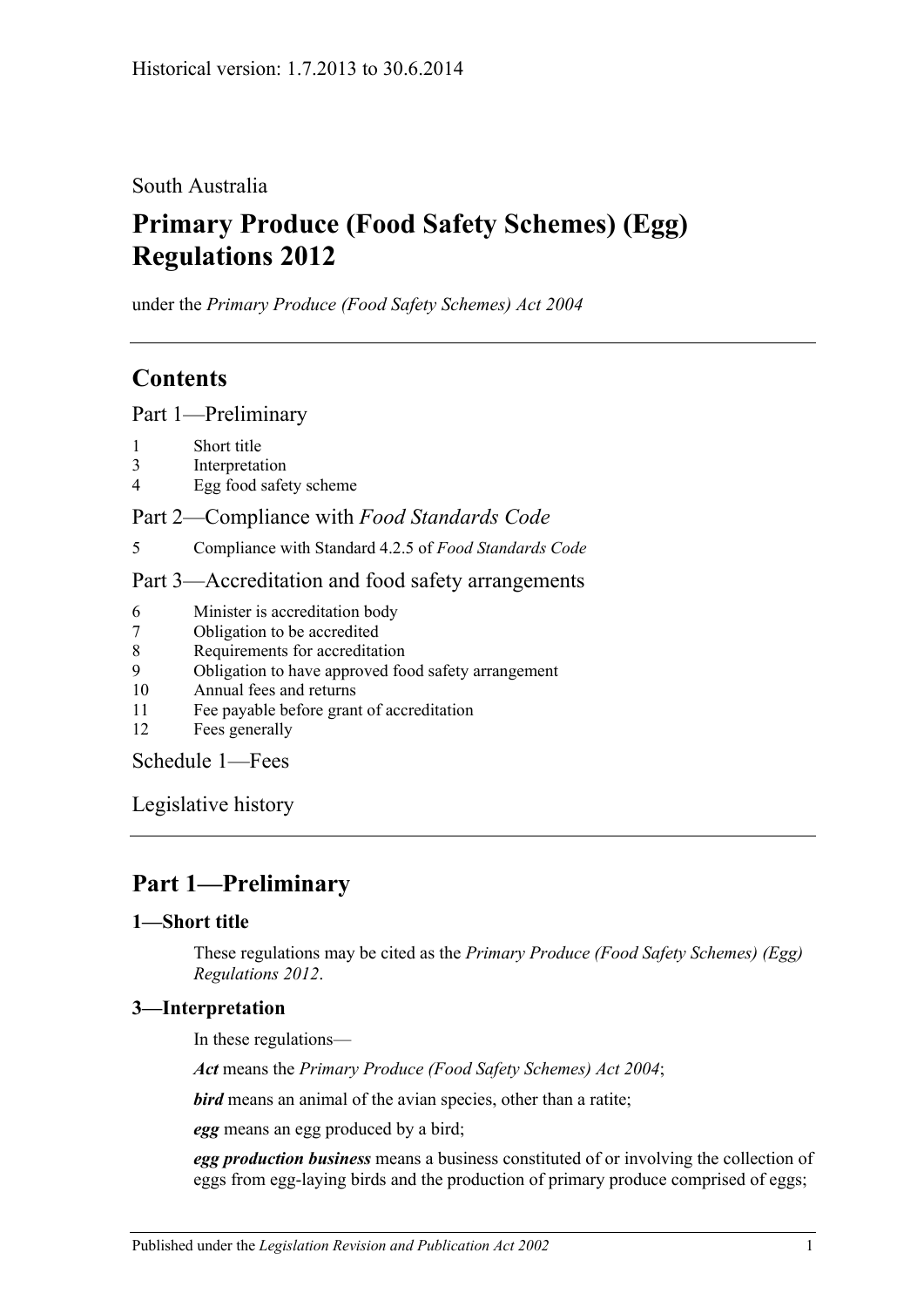*Food Standards Code* has the same meaning as in the *[Food Act](http://www.legislation.sa.gov.au/index.aspx?action=legref&type=act&legtitle=Food%20Act%202001) 2001*;

*small egg production business* means an egg production business that does not involve either—

- (a) more than 50 egg-laying birds; or
- (b) the sale of eggs in any of the following circumstances:
	- (i) the sale of eggs to a food business within the meaning of the *[Food](http://www.legislation.sa.gov.au/index.aspx?action=legref&type=act&legtitle=Food%20Act%202001)  Act [2001](http://www.legislation.sa.gov.au/index.aspx?action=legref&type=act&legtitle=Food%20Act%202001)*;
	- (ii) the sale of eggs to an egg production business;
	- (iii) the sale of eggs at a market;
	- (iv) the sale of eggs by wholesale;

*Standard 4.2.5* means Standard 4.2.5 of the *Food Standards Code* and includes other documents called up by that Standard.

#### <span id="page-1-0"></span>**4—Egg food safety scheme**

These regulations establish the egg food safety scheme for an egg production business.

## <span id="page-1-1"></span>**Part 2—Compliance with** *Food Standards Code*

#### <span id="page-1-2"></span>**5—Compliance with Standard 4.2.5 of** *Food Standards Code*

A producer engaged in an egg production business must comply with any requirement imposed on the producer by Standard 4.2.5 of the *Food Standards Code* in relation to eggs intended for sale.

Maximum penalty: \$5 000.

Expiation fee: \$315.

### <span id="page-1-3"></span>**Part 3—Accreditation and food safety arrangements**

#### <span id="page-1-4"></span>**6—Minister is accreditation body**

The Minister is the accreditation body for the egg food safety scheme.

#### <span id="page-1-5"></span>**7—Obligation to be accredited**

For the purposes of section 12 of the Act, a producer of primary produce must not engage in an egg production business other than a small egg production business without an accreditation.

#### <span id="page-1-6"></span>**8—Requirements for accreditation**

For the purposes of section  $15(1)(c)$  of the Act, an applicant for accreditation must satisfy the Minister that the applicant has the capacity, or has made or proposes to make appropriate arrangements, to satisfy the requirements of the Act and these regulations applicable to the activities to be accredited.

#### <span id="page-1-7"></span>**9—Obligation to have approved food safety arrangement**

An accredited producer must have a food safety arrangement approved by the Minister.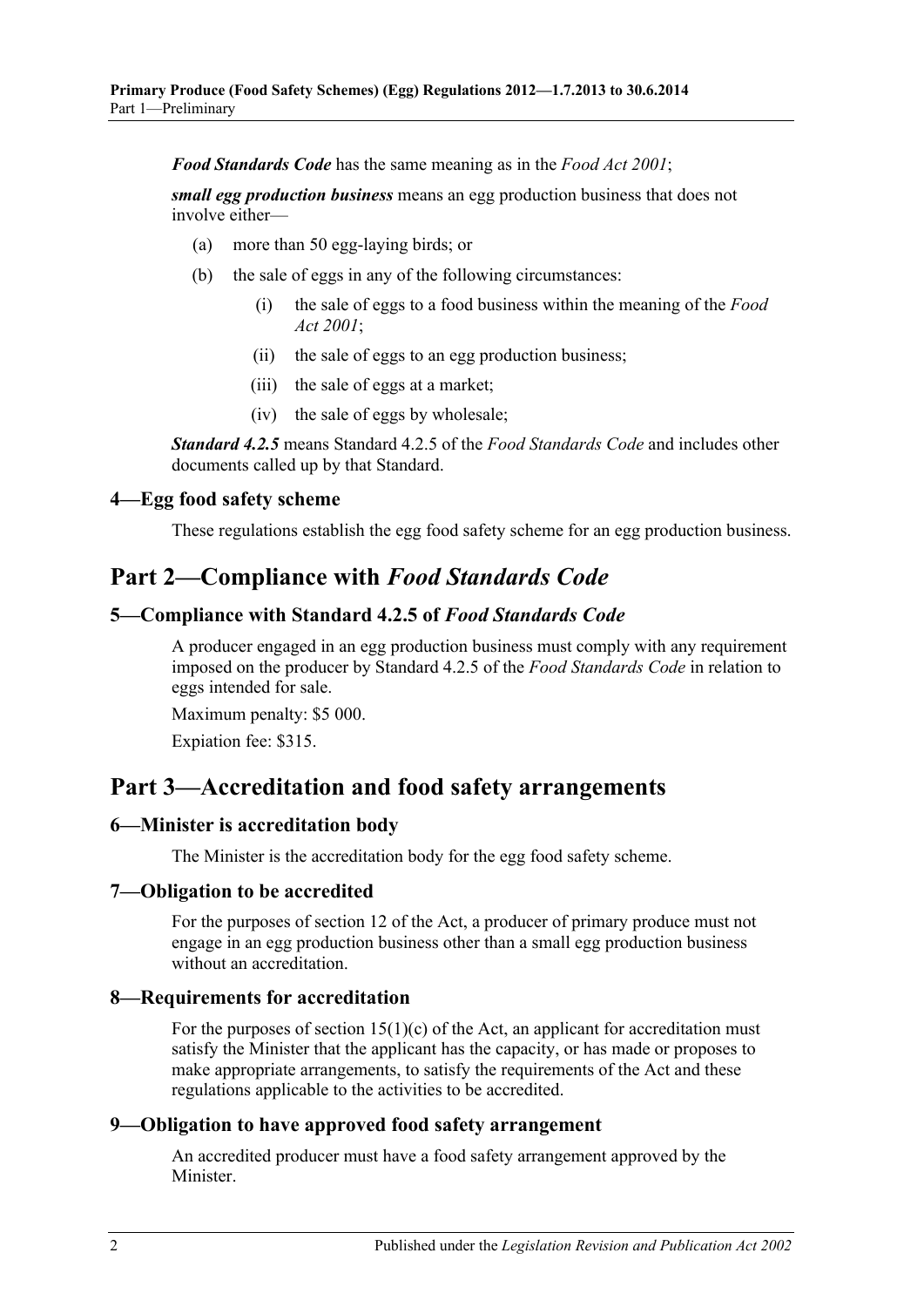#### <span id="page-2-0"></span>**10—Annual fees and returns**

- (1) For the purposes of section 17 of the Act, for each year, an accredited producer must, not later than the prescribed date—
	- (a) pay to the Minister the annual fee fixed by Schedule 1; and
	- (b) lodge with the Minister a return that conforms to the requirements of the Minister about its form, contents and the manner in which it is made.
- (2) The *prescribed date* is the day and month specified by the Minister by notice in writing to the accredited producer.

#### <span id="page-2-1"></span>**11—Fee payable before grant of accreditation**

- (1) Before a person is granted accreditation, the person must pay a fee of an amount calculated by multiplying—
	- (a) the annual fee that would have been payable by or on behalf of the person had the person been an accredited producer at the last date for payment of the annual fee; and
	- (b) the proportion that the number of whole months between the grant of accreditation and the next date for payment of the annual fee bears to 12 months.
- (2) The annual fee that would have been payable is to be calculated on the basis of the Minister's estimate of the maximum number of laying birds that would have been likely to have been involved in the egg production business had the person been an accredited producer at the last date for payment of the annual fee taking into account the proposed nature of the business.

#### <span id="page-2-2"></span>**12—Fees generally**

- (1) Fees are payable as set out in Schedule 1.
- (2) The Minister may waive or reduce a fee payable under these regulations if the Minister considers that appropriate in the circumstances.

# <span id="page-2-3"></span>**Schedule 1—Fees**

| 1 |                                                                                                                                                     | Application for accreditation                                               | \$452   |
|---|-----------------------------------------------------------------------------------------------------------------------------------------------------|-----------------------------------------------------------------------------|---------|
| 2 | Application for approval of a food safety arrangement other than in<br>conjunction with an application for accreditation                            | \$452                                                                       |         |
| 3 | Application for variation of an approved food safety arrangement                                                                                    | \$452                                                                       |         |
| 4 | Annual fee payable by an accredited producer for an egg production business<br>that involved at any time during the preceding annual return period— |                                                                             |         |
|   | (a)                                                                                                                                                 | less than 1 000 laying birds                                                | \$186   |
|   | (b)                                                                                                                                                 | 1 000 to 9 999 laying birds                                                 | \$691   |
|   | (c)                                                                                                                                                 | 10 000 to 49 999 laying birds                                               | \$936   |
|   | (d)                                                                                                                                                 | 50 000 or more laying birds                                                 | \$1 489 |
| 5 |                                                                                                                                                     | Penalty for default in payment of an annual fee or lodging of annual return | \$106   |